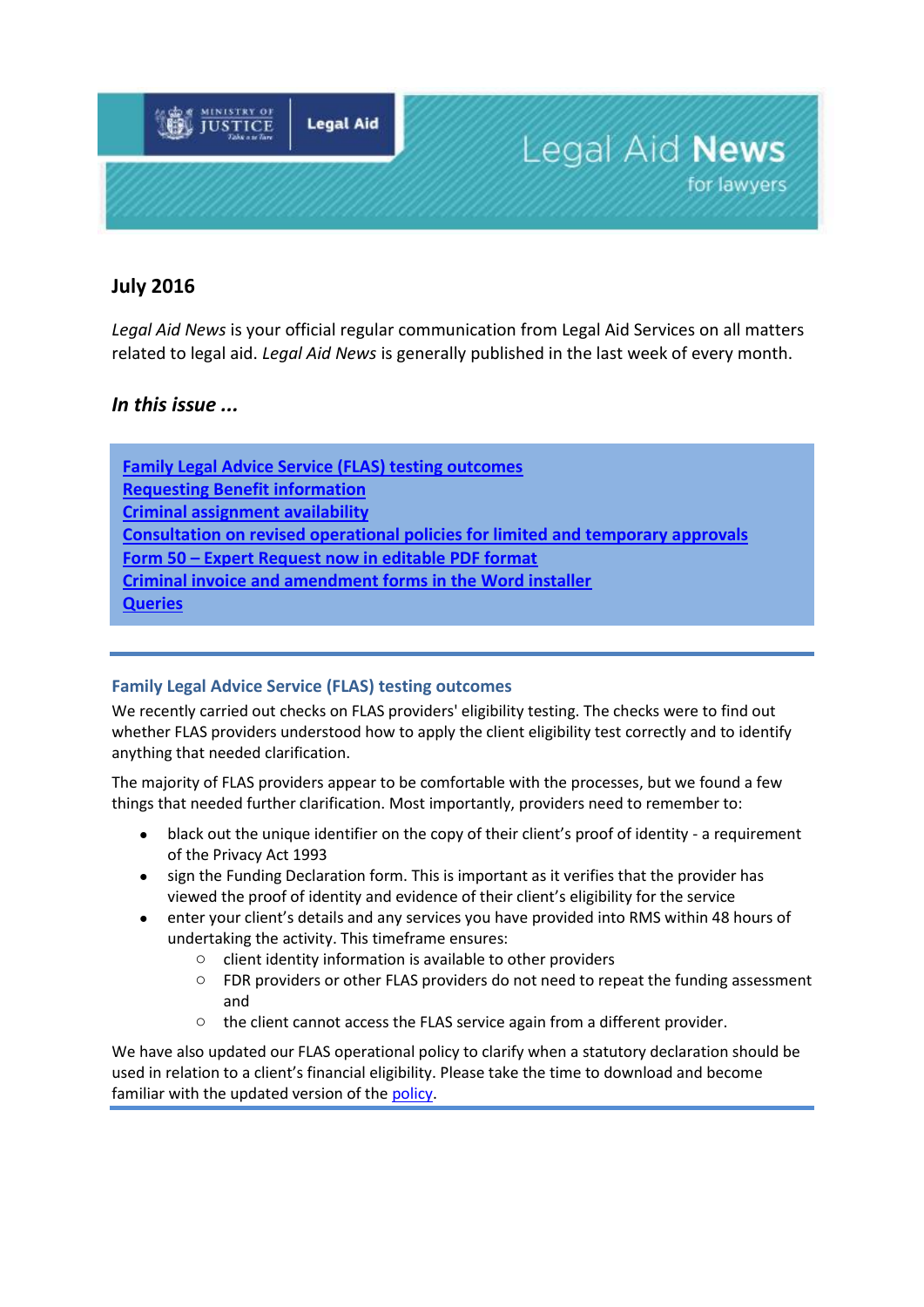### <span id="page-1-0"></span>**Requesting Benefit Information**

The "[verification of benefit income](https://www.justice.govt.nz/about/lawyers-and-service-providers/legal-aid-lawyers/forms/pdf-legal-aid-forms/)" form on the Ministry's website (under supplementary forms section) can be used to request information from the Ministry of Social Development (MSD) about your client's Work and Income benefit, for the purpose of providing proof of income to support a legal aid application.

MSD accept these forms and no additional authorisation or signatures are required. To avoid any processing delays, send the completed form t[o MSD\\_LSA@msd.govt.nz.](mailto:MSD_LSA@msd.govt.nz)

#### <span id="page-1-1"></span>**Criminal assignment availability**

The policy for criminal assignment availability is being updated to improve how Legal Aid Services allocate criminal cases.

From 1 August 2016, if you are unavailable to take criminal assignments for a period of 5 or more working days (instead of the current 10 working days) you must complete the [Criminal Assignment](http://www.justice.govt.nz/services/service-providers/information-for-legal-professionals/information-for-legal-aid-providers/documents/forms/current/applications-forms-and-guidelines-effective-from-1-july-2013-1/criminal-case-assignment-availabilty)  [Availability form](http://www.justice.govt.nz/services/service-providers/information-for-legal-professionals/information-for-legal-aid-providers/documents/forms/current/applications-forms-and-guidelines-effective-from-1-july-2013-1/criminal-case-assignment-availabilty) or detail your unavailability in writing. The completed form or written notification should be sent by email to the Provider Services team at [legalaidprovider@justice.govt.nz](mailto:legalaidprovider@justice.govt.nz) and copied to your local legal aid office. The Provider Services team will remove you from the applicable criminal case assignment list for the period of unavailability to prevent cases being assigned.

If you have any questions about this change, please contact your local legal aid office.

#### <span id="page-1-2"></span>**Consultation on revised operational policies for limited and temporary approvals**

In May this year, we sought feedback on proposed changes to our Legal Aid Provider Manual to incorporate Part 1a – Limited Approval Operational Policy and Part 1b – Temporary Approval Operational Policy. The proposed changes reflect recent amendments to the Legal Services (Quality Assurance) Regulations 2011 that improve and streamline the legal aid provider approval process.

The proposed changes were circulated to the New Zealand Law Society (NZLS), the New Zealand Bar Association, the Criminal Bar Association, and the Auckland District Law Society. The NZLS published the consultation documents in Law Points and we received a response from the NZLS' Legal Services Committee on behalf of the organisation.

Thank you to all who engaged with the review of the operational policies for limited and temporary approvals. Your contributions to this review have assisted us in clarifying and finalising the policies.

The consultation feedback document and updated policies have now been finalised and can be viewed on the below links.

[The consultation feedback document](http://www.justice.govt.nz/assets/Documents/Publications/limited-and-temporary-approval-operational-policies.pdf) Part 1a – [Limited Approval Operational Policy](http://www.justice.govt.nz/assets/Documents/Publications/provider-manual-1a-limited-approvals-operational-policy.pdf) Part 1b – [Temporary Approval Operational Policy](http://www.justice.govt.nz/assets/Documents/Publications/provider-manual-1b-temporary-approvals-operational-policy.pdf)

#### <span id="page-1-3"></span>**Form 50 – Expert request now in editable PDF format**

The Expert request form (Form 50) is now available in an editable PDF format, which enables the form to be filled in online. The editable form can be found on the [PDF legal aid forms](https://www.justice.govt.nz/about/lawyers-and-service-providers/legal-aid-lawyers/forms/pdf-legal-aid-forms/) page of the Ministry of Justice website.

Please note: Form 50 is not included in the Word template installer.